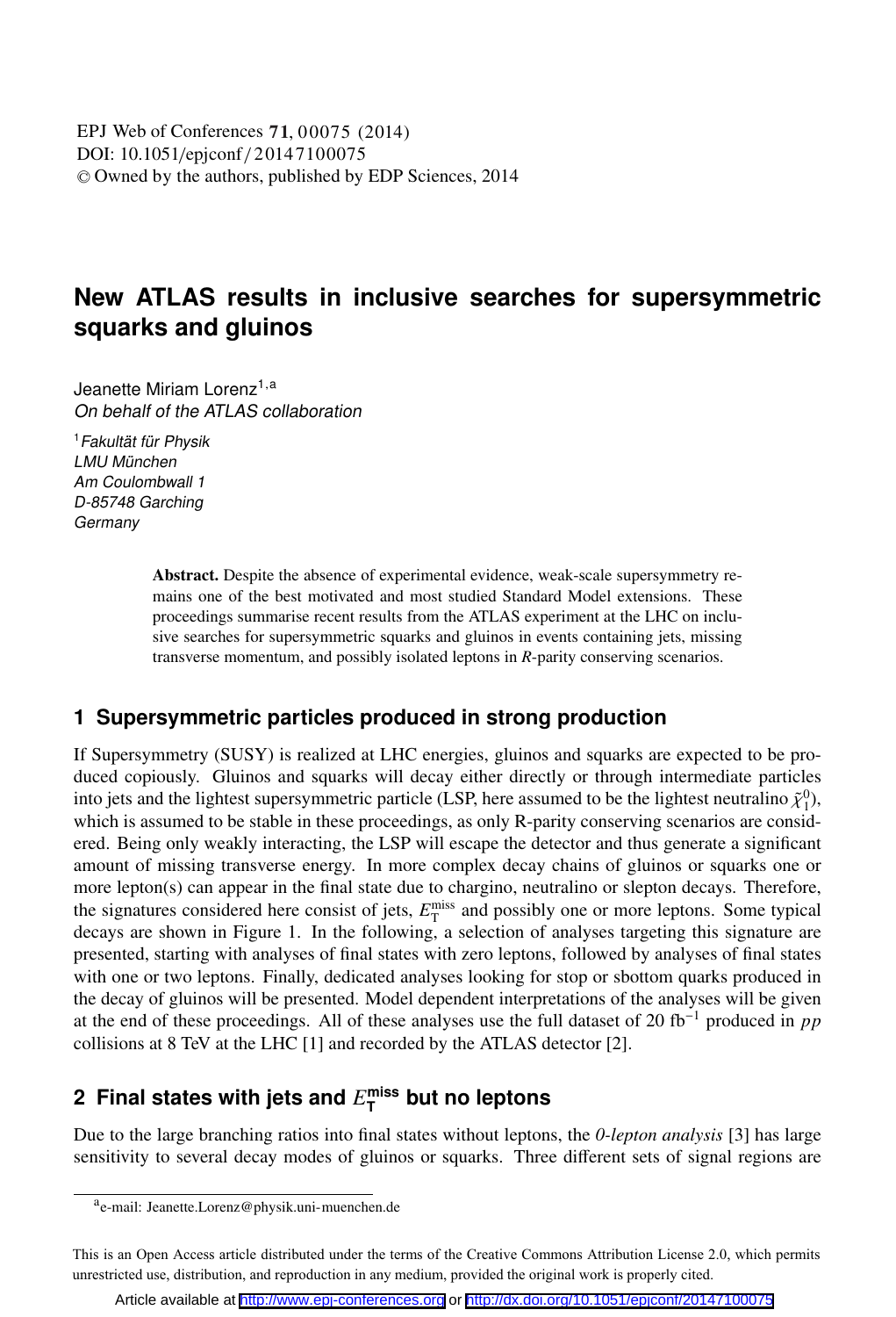#### EPJ Web of Conferences



Figure 1. Typical decay chains following a gluino or squark pair production. A direct decay of gluinos into the  $\tilde{\chi}_1^0$  is shown in the left plot, whereas the middle plot shows a squark pair production followed by a two-step decay<br>via intermediate charginos/neutralinos and sleptons/speutrinos. The right plot shows the decays of via intermediate charginos/neutralinos and sleptons/sneutrinos. The right plot shows the decays of gluinos via intermediate stop quarks into the  $\tilde{\chi}_1^0$ .



**Figure 2.** The  $m_{\text{eff}}$  distributions are shown before the final cuts on  $m_{\text{eff}}$  (which are indicated by an arrow) in signal regions of the 0-lepton analysis requiring two jets (left) or three jets (right) [3]. The  $m_{\text{eff}}$  distributions of two signal models are overlaid.

defined with increasing jet multiplicity. In a set of signal regions sensitive to squark pair production two jets are required. In signal regions including also gluino production three jets (looking for squarkgluino pair production) or four, five or six jets are required (gluino pair production or longer decay chains). Further main discriminating variables are  $E_{\text{T}}^{\text{miss}}$  (a cut on this variable is already required by the trigger) and the effective mass ( $m_{\text{eff}}$ ), constructed as the sum over transverse momenta of all jets and  $E_{\text{T}}^{\text{miss}}$ . Four different categories of backgrounds are relevant in the signal regions: QCD multi-jet,  $Z/\gamma$ +jets, *tt*<sup>*[single t* and *W*+jets. For each of them a dedicated control region is defined. The *tt*<sup>*[single t* or *W*+jets backgrounds for example, are isolated in control regions by requiring a lepton and at</sup></sup> *t* or *W*+jets backgrounds, for example, are isolated in control regions by requiring a lepton and at least one or no *b*-tagged jet. In each of these control regions, the Monte Carlo (MC) prediction (or the template in the case of the QCD multi-jet background) is normalized to data. This is technically performed by a simultaneous fit to all control regions by the use of a profile log-likelihood method. The background estimate in the signal regions is then obtained by using transfer factors from the control to the signal regions. These transfer factors are taken from MC or from data in the case of the QCD multi-jet background. No excess beyond the Standard Model expectations has been seen in any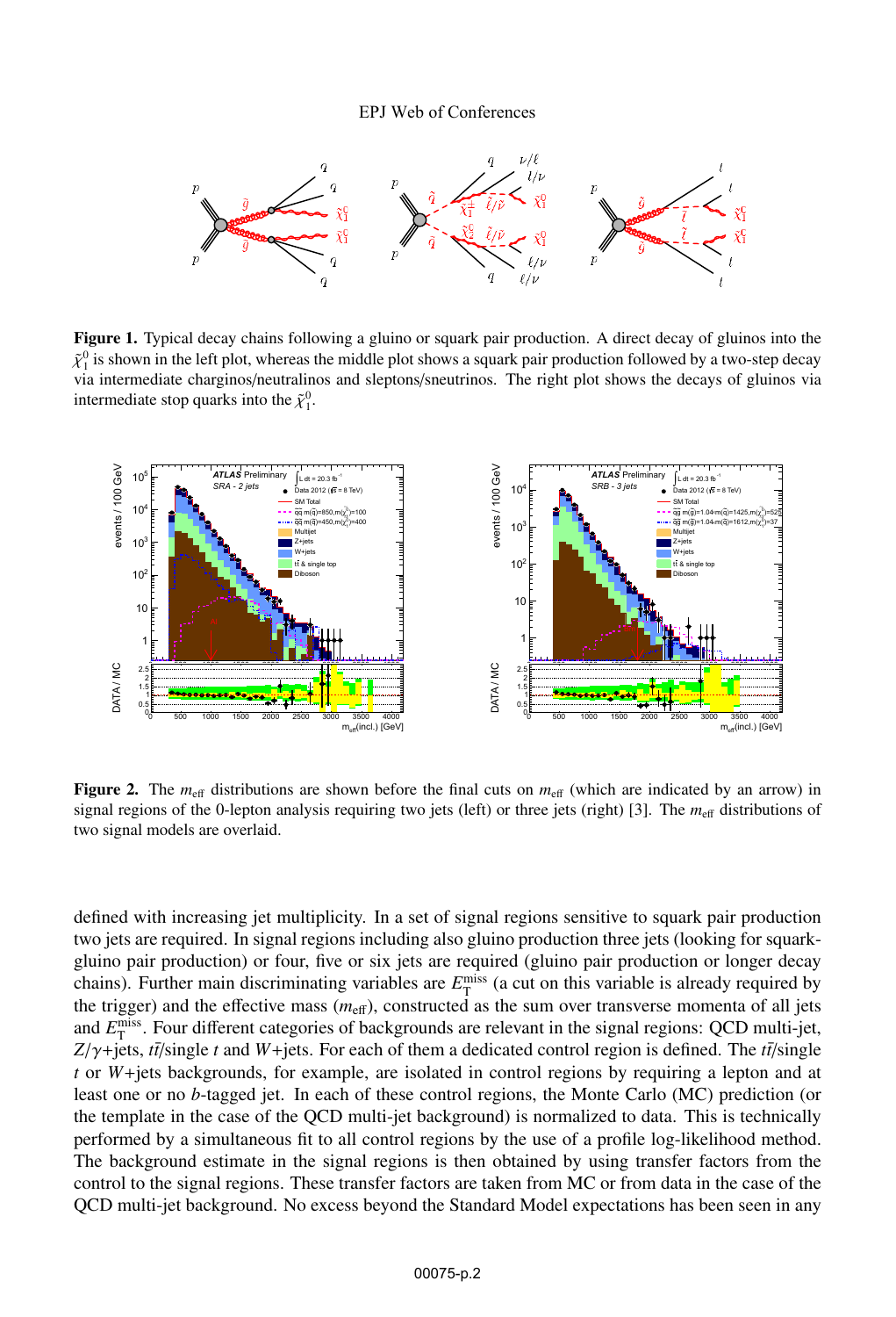

**Figure 3.** The  $E_{\text{miss}}^{\text{miss}} / \sqrt{H_{\text{T}}}$  distributions are shown in two signal regions of the multi-jet analysis with requirements for eight jets ( $p_{\text{max}}$  SO GeV) including a *b*-tagged jet Figure 5. The  $L_T$  / V<sub>IT</sub> distributions are shown in two signal regions of the main jet analysis what requirements for eight jets ( $p_T$ > 80 GeV) including a *b*-tagged jet (left) or for nine jets ( $p_T$ > 50 GeV) including (right) [4]. As reference, a sumpersymmetric model with pair-produced gluinos is overlaid.

of the signal regions. The  $m_{\text{eff}}$  distribution as final discriminating variable is shown before the cut on  $m_{\text{eff}}$  in two of the signal regions in Figure 2.

### **3 Final states with no leptons and a large number of jets**

The *multi-jet analysis* [4] focuses on longer supersymmetric decay chains resulting in many jets. Due to the use of a multi-jet trigger, this analysis is able to apply looser cuts on  $E_{\rm T}^{\rm miss}$  than the 0-lepton analysis described in section 2. Between seven and ten jets are required in the 19 signal regions, which are gathered in three groups. In two groups of signal regions, a further division into categories according to the *b*-jet multiplicity is made, as this increases the sensitivity for supersymmetric models predicting less or more *b*-jets than the Standard Model background. The third group makes use of 'mega-jets', which are constructed by re-clustering the standard anti- $k_T$  jets with cone radius of  $R = 0.4$  into anti- $k_T$  jets with cone radius of  $R = 1.0$ . The signal can be discriminated from the background by requiring a larger value for the summed mass of all mega-jets. A cut on the final discriminating variable  $E_T^{\text{miss}} / \sqrt{H_T} = 4 \sqrt{\text{GeV}}$  is imposed in all signal regions ( $H_T$  is the sum of all transverse momenta of  $E_T^{\text{max}}$  /  $\sqrt{11}$  =  $\rightarrow$  V GeV is imposed in an signal regions  $\left\langle T_1 \right\rangle$  is the sum of an dansverse momenta of the jets). The  $E_T^{\text{miss}}$  resolution of the detector has been measured to be approximately proportiona  $\sqrt{H_{\rm T}}$  and nearly independent from the jet multiplicity in events dominated by jet activities. Thus, the  $\frac{1}{\sqrt{H_{\text{H}}}}$  is nearly invariant under changes of the jet multiplicity. Backgrounds in distribution of  $E_{\text{T}}^{\text{miss}}/\sqrt{H_{\text{T}}}$  is nearly invariant under changes of the jet multiplicity. Backgrounds in the signal regions as multi-jet production,  $t\bar{t}$ ,  $W+$ jets or  $Z+$ jets production with hadronic decays can be estimated by taking the shape and the normalization of the  $E_T^{\text{miss}}/\sqrt{H_T}$  distribution from control regions with lower jet multiplicities or lower  $E_T^{\text{miss}} / \sqrt{H_T}$  values. Backgrounds with leptons in the The final state can enter the signal regions, if the lepton failed the selection criteria. These are estimated final state can enter the signal regions, if the lepton failed the selection criteria. These are estimated similarly as in the 0-lepton analysis by isolating the backgrounds in control regions and using transfer factors to the signal regions. In all of the signal regions the Standard Model prediction is consistent with the observed data. Figure 3 shows the  $E_T^{\text{miss}} / \sqrt{H_T}$  distributions before the final cut in channels From the conserved data. Figure 5 shows the  $L_T$  /  $\sqrt{H_1}$  distributions before the final ear in entances requiring eight jets (with  $p_T > 80$  GeV) or nine jets (with  $p_T > 50$  GeV) and including a *b*-tagged jet in both cases.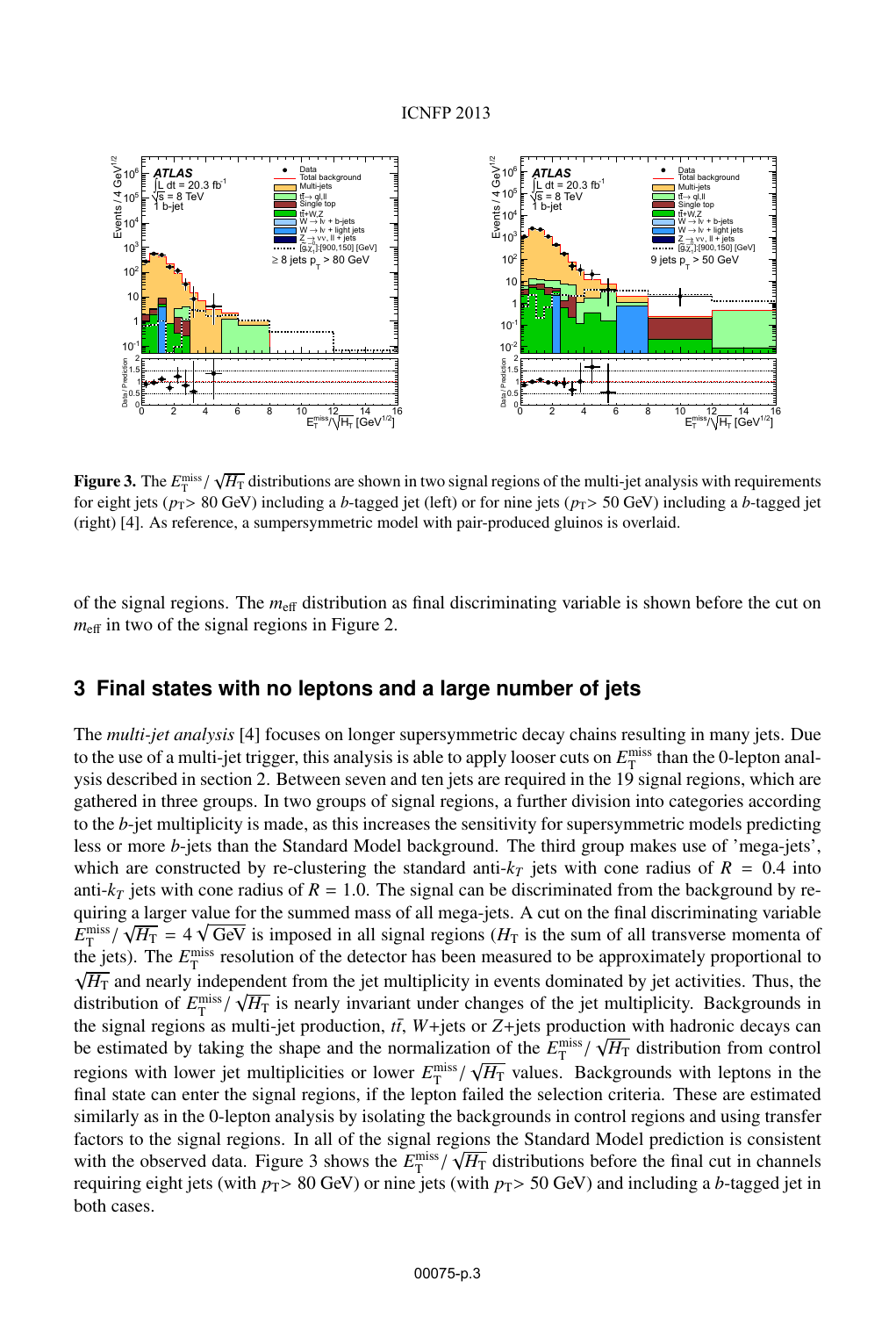

**Figure 4.** The  $E_T^{\text{miss}}$  distribution in a signal region requiring six jets and a hard electron (*p*<sub>T</sub>> 25 GeV, left) and<br>in a signal requiring three jets and a soft lepton (electron or muon 6(*u*)/10(*e*) <  $p_m$  < 25 in a signal region requiring three jets and a soft lepton (electron or muon,  $6(\mu)/10(e) < p_T < 25$  GeV, right) by the 1-lepton analysis [5].

### **4 Final states with one lepton**

In contrast to the previous two analyses, the QCD multi-jet background is reduced in the *1-lepton analysis* [5] due to the one isolated lepton (electron or muon) requirement. Although the presence of the lepton results in smaller branching ratios, an increase in sensitivity is obtained by the use of the transverse mass of the *E*<sup>miss</sup>-lepton system,  $m_T = \sqrt{2 \cdot E_T^{\text{miss}} \cdot p_T \cdot (1 - \cos \Delta \phi(\vec{E}_T^{\text{miss}}, \vec{p}_T))}$ , so that the limits of the 1 lepton analysis are comparable with the limits of the 0 lepton and the multithat the limits of the 1-lepton analysis are comparable with the limits of the 0-lepton and the multijet analyses (as shown in section 7). The 1-lepton analysis splits into two categories, one requiring at least one soft lepton  $(6(\mu)/10(e) < p_T < 25$  GeV), the other one requiring a hard lepton with  $p_T$  > 25 GeV. Whereas the soft lepton signal regions have been designed to provide sensitivity to compressed scenarios with very small mass differences between the gluino/squark and the  $\tilde{\chi}_1^0$ , the signal regions requiring a hard lepton show sensitivity for a wide range of models and medium to signal regions requiring a hard lepton show sensitivity for a wide range of models and medium to large mass differences.

The signal regions with a hard lepton requirement use  $m<sub>T</sub>$ ,  $E_T^{\text{miss}}$  and  $m<sub>eff</sub>$  (constructed as sum of the lepton transverse momentum, the transverse momenta of the jets and  $E_T^{\text{miss}}$ ) as further discriminating variables between background and signal. Three different sets of signal regions are defined: the signal regions requiring three jets target squark pair production and the signal regions requiring five or six jets provide sensitivity to gluino pair production and longer decay chains. Each signal region exists in an inclusive form, aiming at deriving model independent limits, and in a binned form for interpretation in specific supersymmetric models. In the latter class of signal regions, the sensitivity is increased by explicitly considering the signal and background shape through the binning in  $E_{\rm T}^{\rm miss}$  or  $m_{\rm eff}$ .

The soft lepton signal regions relies on  $E_T^{\text{miss}}$ ,  $m_T$  and  $E_T^{\text{miss}}/m_{\text{eff}}$  as main discriminating variables. Two signal regions are defined: one is requiring three jets, the other one five jets.

In both the hard lepton and soft lepton signal regions the dominant backgrounds are  $t\bar{t}$  and  $W +$ jets production, which are estimated by a semi-data-driven method similarly to the one used in the 0 lepton analysis by scaling MC to data in control regions with *b*-jet requirements or *b*-jet vetoes and using transfer factors from MC. The QCD multi-jet background is estimated by a data-driven matrix method, while the smaller backgrounds are taken directly from MC. Background predictions agree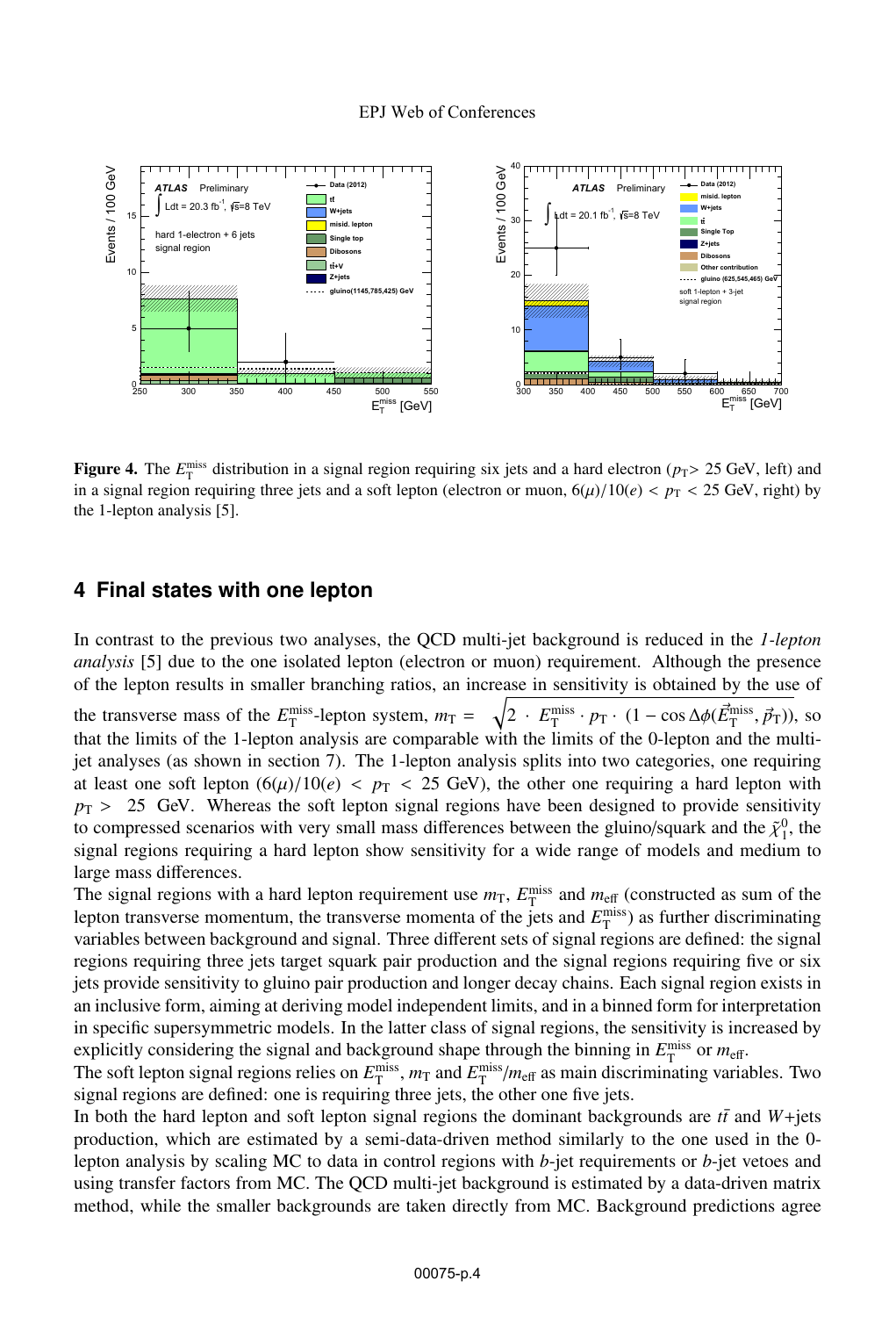### ICNFP 2013



**Figure 5.** The  $M'_R$  distribution [6] in the signal region by the 2-lepton analysis requiring at least 3 jets (less than 3 jets) is shown before the  $M'$  cut (indicated by an arrow) in in the left (right) plot. Two signa jets) is shown before the  $M'_R$  cut (indicated by an arrow) in in the left (right) plot. Two signal models are overlaid.

well with data in the signal regions. Figure 4 shows the  $E_T^{\text{miss}}$  and  $m_{\text{eff}}$  distributions in selected signal regions.

# $\bf 5$  Final states with two leptons, jets and  $E_{\textsf{T}}^{\textsf{miss}}$

The *2-lepton analysis* [6] (either electrons or muons) also exploits the longitudinal information in the event. Assuming that the two initially created sparticles are produced at approximately the same mass scale, the decay chains from each sparticle are symmetric in the frame where each of the initial heavy sparticles is at rest. Therefore, all visible particles from one decay chain can be grouped into one mega-jet. Both of the resulting mega-jets will have similar energy. Using the two mega-jets, two event variables can be constructed:

• the characteristic mass of the event:

$$
M'_{R} = \sqrt{(j_{1,E} + j_{2,E})^2 - (j_{1,L} + j_{2,L})^2}
$$
 (1)

where  $E$  is the energy,  $L$  the longitudinal component,  $j_1$  and  $j_2$  the four-vectors of the two mega-jets

• the transverse information of the event:

$$
M_{\rm T}^R = \sqrt{\frac{|\vec{E}_{\rm T}^{\rm miss}|(|\vec{j}_{1,\rm T}| + |\vec{j}_{2,\rm T}|) + \vec{E}_{\rm T}^{\rm miss} \cdot (\vec{j}_{1,\rm T} + \vec{j}_{2,\rm T})}{2}} \tag{2}
$$

By defining a *Razor* variable  $R = \frac{M_T^R}{M_R}$  [6], supersymmetric signals can be separated from the Standard Model background, as the background tends to have lower *R* values, whereas the signal is uniformly distributed in *R*. Using these variables, the 2-lepton analysis defines two signal regions, one requiring less than three jets, the other one requiring at least three jets. In both cases, cuts on *R* and on *M <sup>R</sup>* are applied. In the same-lepton-flavor channels, any event containing a *Z*-boson decaying to leptons is vetoed. Due to this analysis being optimized for models without any explicit *b*-jet appearing in the final states, a veto on *b*-tagged jets is imposed. The backgrounds fall into two categories,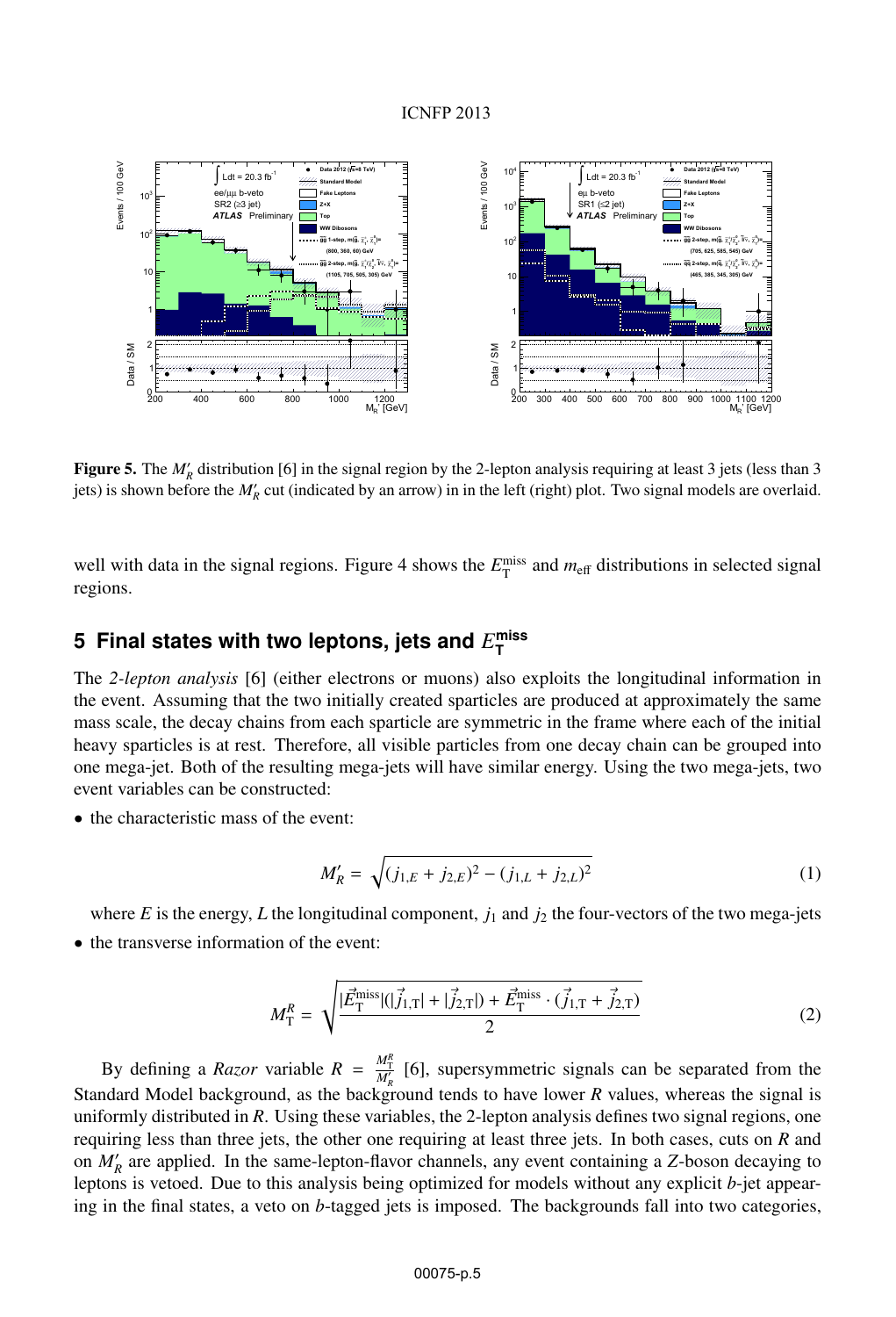#### EPJ Web of Conferences



**Figure 6.** In the 3 *b*-jets analysis requiring one lepton, the  $m_{\text{eff}}$  distribution is shown after cuts as described in the text [7]. A signal model in a scenario with gluino mediated stop quark production is overlaid.

either belonging to backgrounds with two real leptons, as for example dileptonic  $t\bar{t}$  events, or backgrounds with one or more misidentified lepton(s). While the latter is estimated through a data-driven method similar to the 1-lepton analysis, the former one is estimated in control regions defined by lower requirements on *R* than the signal regions and by demanding the presence of a *b*-tagged jet. The extrapolation to the signal regions is done through transfer factors taken from MC. This analysis does not see any excess beyond Standard Model expectations in the signal regions (as shown in Figure 5).

## **6 Analyses with an intermediate sbottom or stop in the decay chain**

In contrast to the previous analyses the *3 b-jets analysis* [7] was specifically optimized for a stop or a sbottom quark appearing as intermediate sparticle in the decay chain of an initial gluino. In these cases, multiple *b*-jets are expected in the final states. Thus, the analysis uses signal regions with a requirement for four, six or seven jets of which at least three *b*-tagged jets are required. Further criteria include (depending on the channel): no lepton or one lepton, large  $E_T^{\text{miss}}$ ,  $m_{\text{eff}}$ ,  $E_T^{\text{miss}}/\sqrt{H_T}$ and  $\Delta\phi_{\text{min}}^{4j} > 0.5$  (where  $\Delta\phi_{\text{min}}^{4j}$  is defined as the minimum azimuthal separation between any of the four leading jets and  $F^{\text{miss}}$ . There are two types of backgrounds; the backgrounds which have three four leading jets and  $E_{\text{T}}^{\text{miss}}$ ). There are two types of backgrounds: the backgrounds which have three real *b*-jets and the ones in which one or more *b*-jets are misidentified. Examples for the first group contain  $t\bar{t}$  events with an additional  $b$ -jet, examples for the second group are  $t\bar{t}$  events without further *b*-jets. Backgrounds with three real *b*-jets are irreducible and therefore taken from MC. Backgrounds without three real *b*-jets are estimated through a matrix method based on the *b*-jet multiplicity and the b-tagging efficiencies. Figure 6 shows the  $m_{\text{eff}}$  distribution after cuts on the  $(b-)$ jet multiplicity, on  $E_{\text{T}}^{\text{miss}} > 150$  GeV and on  $m_T > 100$  GeV. This analysis did not observe a disagreement between the hackground expectations and the observed data in any of the signal regions background expectations and the observed data in any of the signal regions.

## **7 Interpretation in specific models**

As none of the analyses sees an excess, limits are set in a variety of supersymmetric models. Two groups are considered here: simplified models and a MSUGRA model. In simplified models only a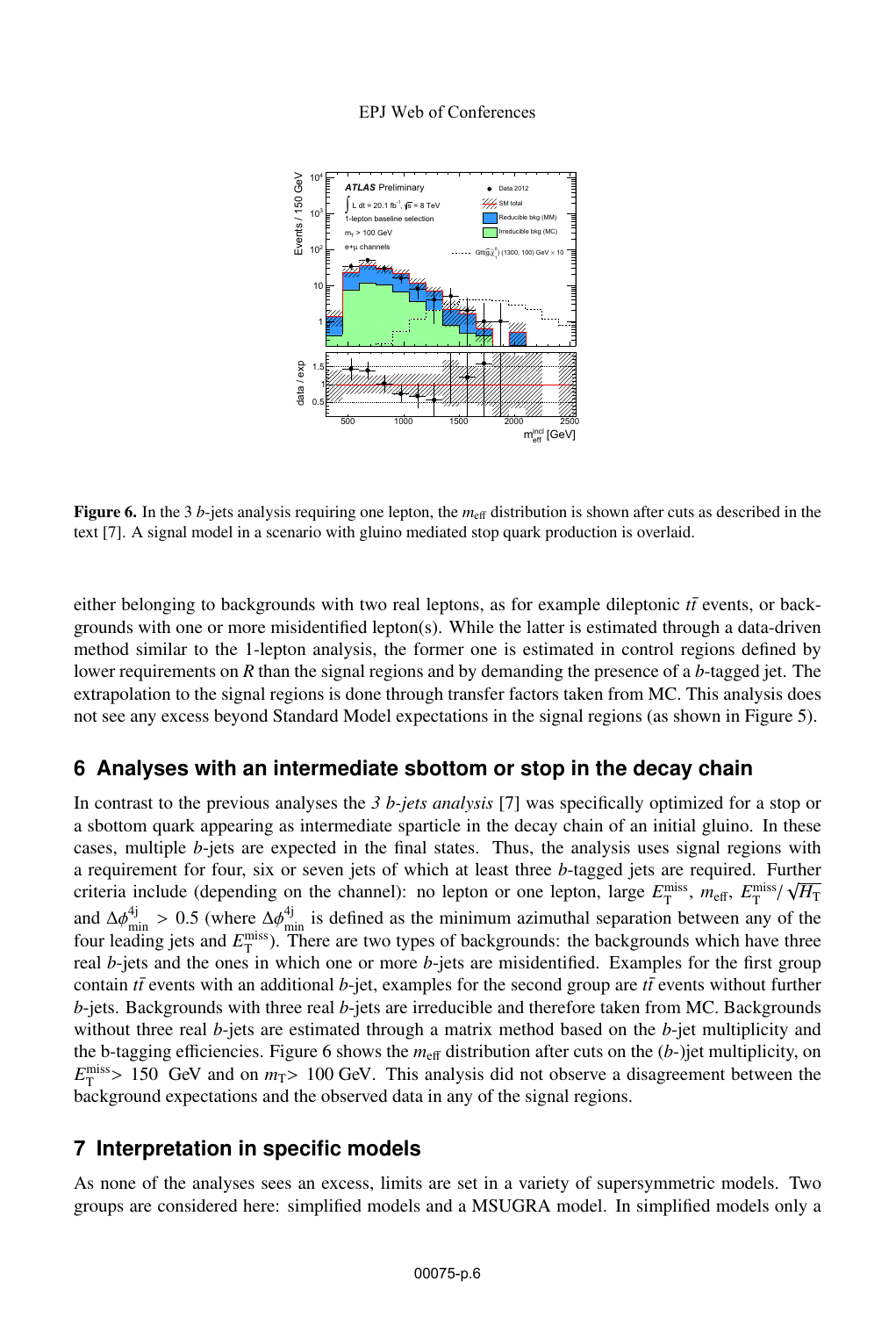

Figure 7. Limits obtained by the 0-lepton analysis in a simplified model with gluino pair production and direct decay to the  $\tilde{\chi}_1^0$  (left) [3]. Limits by the 1-lepton analysis are shown in a simplified model with gluino pair<br>production and decay of each gluino via an intermediate  $\tilde{\chi}^{\pm}$  into the  $\tilde{\chi}^0$  (right) [5]. T production and decay of each gluino via an intermediate  $\tilde{\chi}^{\pm}$  into the  $\tilde{\chi}^0$  (right) [5]. The combination of the limits by the hard and soft lenton analyses is performed by choosing the hest expected limit at by the hard and soft lepton analyses is performed by choosing the best expected limit at each point.

particular decay chain and the supersymmetric particles explicitly appearing therein are considered, while all other supersymmetric particles are assumed to be very heavy (*O*(5 TeV)) and thus decouple. For the considered decay chain a 100 % branching ratio is assumed. Examples include the direct decay of a gluino into a  $\tilde{\chi}_1^0$  by emitting multiple jets. A limit by the 0-lepton analysis is shown in<br>Figure 7, where gluino masses up to 1350 GeV can be excluded for very small  $\tilde{\nu}^0$  masses. Another Figure 7, where gluino masses up to 1350 GeV can be excluded for very small  $\tilde{\chi}_1^0$  masses. Another example is the decay of pair-produced gluinos or squarks via an intermediate chargino into the  $\tilde{\kappa}^0$ example is the decay of pair-produced gluinos or squarks via an intermediate chargino into the  $\tilde{\chi}_1^0$ .<br>I imits are shown in Figures 7 and 8 for the 1-lepton analysis. In these models, gluino masses un to Limits are shown in Figures 7 and 8 for the 1-lepton analysis. In these models, gluino masses up to 1.18 TeV and squark masses up to 700 GeV are excluded for very small  $\tilde{\chi}^0$  masses. Close to the mass<br>diagonal gluino masses up to 700 GeV can be excluded for a mass difference of 25 GeV between the diagonal, gluino masses up to 700 GeV can be excluded for a mass difference of 25 GeV between the  $\tilde{\chi}_1^0$  and the  $\tilde{g}$ . Similar limits (Figure 8) can be obtained in more complex decay chains with two steps with intermediate charginos/neutralinos. In the case of an intermediate stop quark, which is assumed with intermediate charginos/neutralinos. In the case of an intermediate stop quark, which is assumed to be off-shell, gluino masses up to 1350 GeV can be excluded, as shown in Figure 9. In a MSUGRA grid with parameters tan  $\beta = 30$ ,  $A_0 = -2m_0$  and  $\mu > 0$ , gluino masses up to 1.3 TeV can be excluded for any  $m_0$  value.

### **References**

- [1] Lyndon Evans and Philip Bryant, *LHC Machine*, JINST 3 S08001 (2008).
- [2] ATLAS Collaboration, *The ATLAS Experiment at the CERN Large Hadron Collider*, JINST <sup>3</sup> S08003 (2008).
- [3] ATLAS Collaboration, *Search for squarks and gluinos with the ATLAS detector in final states with jets and missing transverse momentum and 20.3 fb*−<sup>1</sup> *of* <sup>√</sup>*<sup>s</sup>* <sup>=</sup> <sup>8</sup> *TeV proton-proton collision data*, ATLAS-CONF-2013-047, http://cds.cern.ch/record/1547563.
- [4] ATLAS Collaboration, *Search for new phenomena in final states with large jet multiplicities and missing transverse momentum at*  $\sqrt{s}$  = 8 TeV *proton-proton collisions using the ATLAS experiment*, arXiv:1308.1841, accepted by JHEP.
- [5] ATLAS Collaboration, *Search for squarks and gluinos in events with isolated leptons, jets and missing transverse momentum at*  $\sqrt{s}$  = 8 TeV *with the ATLAS detector*, ATLAS-CONF-2013-062, http://cdsweb.cern.ch/record/1557779.